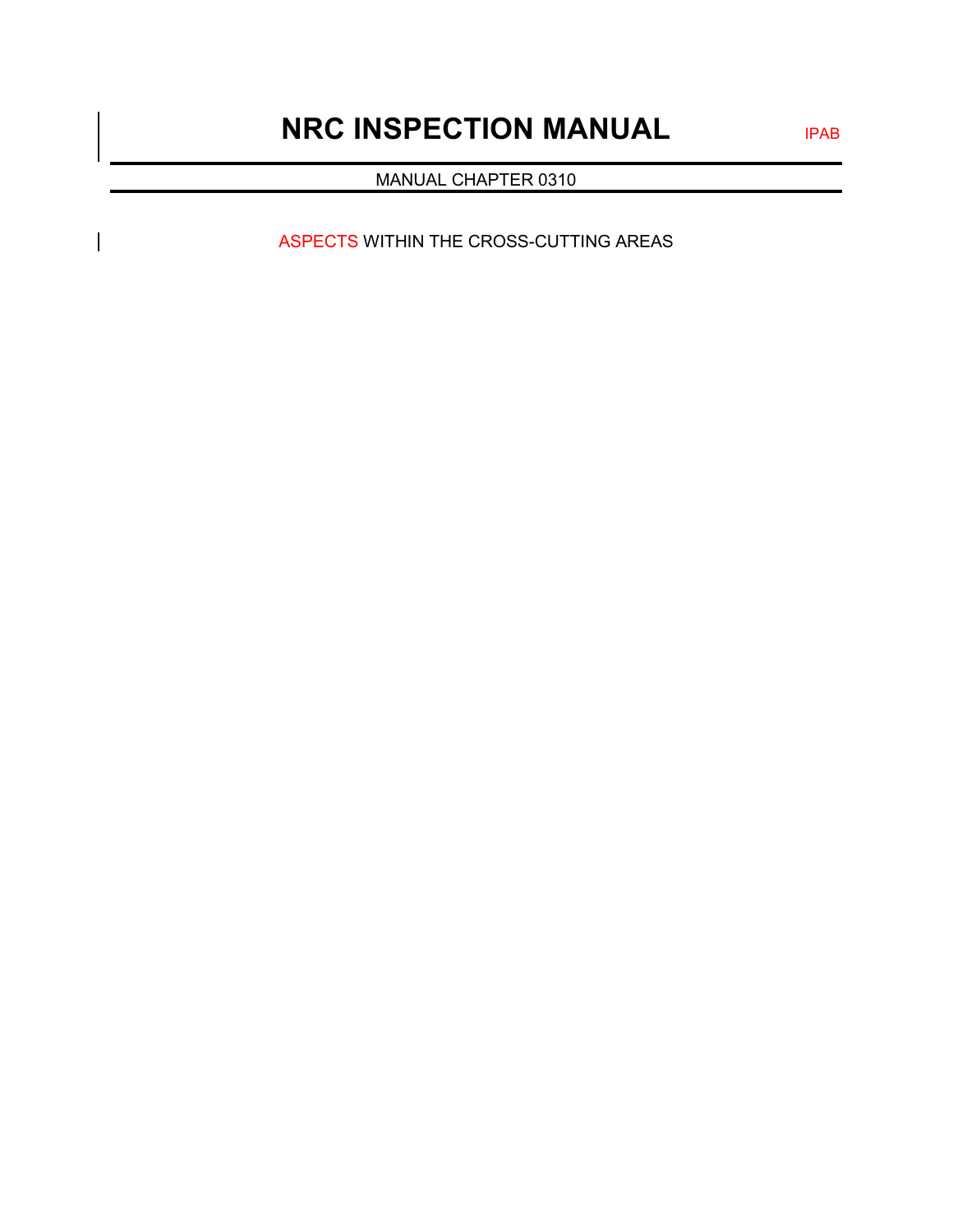| <b>Table of Contents</b><br>0310-01       |                                                                                                                                         |  |
|-------------------------------------------|-----------------------------------------------------------------------------------------------------------------------------------------|--|
| 0310-02                                   |                                                                                                                                         |  |
| 0310-03                                   |                                                                                                                                         |  |
| 0310-04                                   |                                                                                                                                         |  |
| 04.01<br>04.02<br>04.03                   |                                                                                                                                         |  |
| 0310-05                                   |                                                                                                                                         |  |
| 05.01<br>05.02<br>05.03<br>05.04<br>05.05 | Director, Division of Inspection and Regional Support (NRR/DIRS)2<br>Director, Office of Nuclear Security and Incident Response (NSIR)2 |  |
| 0310-06                                   |                                                                                                                                         |  |
| 06.01<br>06.02<br>06.03<br>06.04          |                                                                                                                                         |  |

Exhibit 1 – [Cross-reference from Common Language Attributes to New Cross-Cutting](#page-8-0) Aspects 7 Exhibit 2 – [Cross-reference from Original Cross-Cutting Aspects to New Cross-Cutting Aspects8](#page-9-0)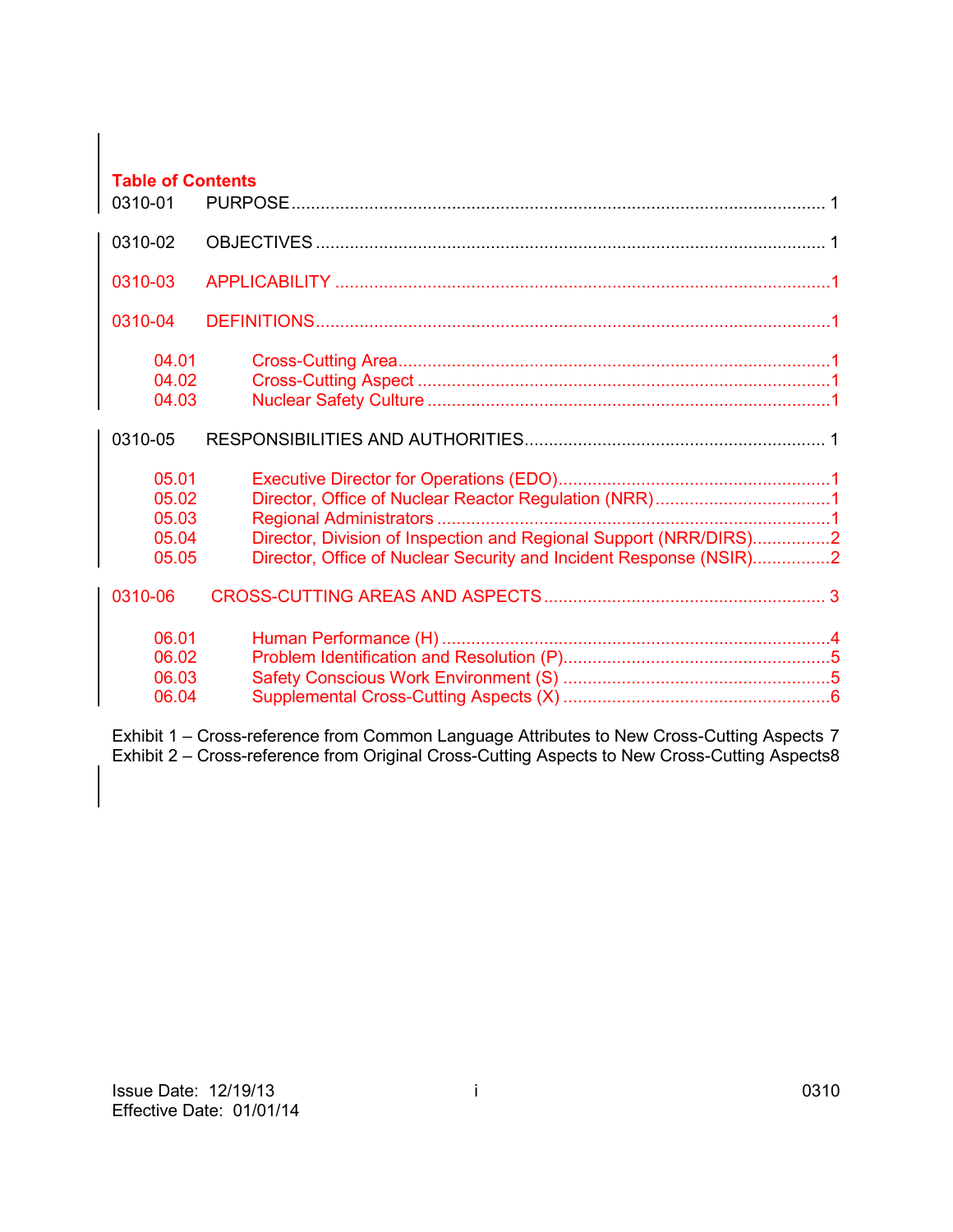#### <span id="page-2-0"></span>0310-01 PURPOSE

The purpose of this Inspection Manual Chapter (IMC) is to provide a listing of cross-cutting aspects that can be assigned to inspection findings in accordance with IMC 0612, "Power Reactor Inspection Reports." Assigned cross-cutting aspects, which are generally associated with the root causes of performance deficiencies, are evaluated to identify cross-cutting themes which are assessed as outlined in IMC 0305, "Operating Reactor Assessment Program."

#### <span id="page-2-1"></span>0310-02 OBJECTIVES

To define the cross-cutting aspects that are associated with inspection findings and used in the evaluation conducted to identify cross-cutting themes.

#### 0310-03 APPLICABILITY

The cross-cutting aspects described in this IMC are applicable to inspection findings identified through the implementation of the NRC inspection program described in IMC 2515, "Light-Water Reactor Inspection Program-Operations Phase." The contents of this IMC do not restrict the NRC from taking any necessary actions to fulfill its responsibilities under the Atomic Energy Act of 1954 (as amended).

#### 0310-04 DEFINITIONS

04.01 Cross-Cutting Area. Fundamental performance characteristics that extend across all of the ROP cornerstones of safety. These areas are human performance, problem identification and resolution (PI&R), and safety conscious work environment (SCWE).

04.02 Cross-Cutting Aspect. A performance characteristic of a finding that is the most significant causal factor of the performance deficiency as described in IMC 0612.

04.03 Nuclear Safety Culture. The core values and behaviors resulting from a collective commitment by leaders and individuals to emphasize safety over competing goals to ensure protection of people and the environment.

#### <span id="page-2-2"></span>0310-05 RESPONSIBILITIES AND AUTHORITIES

05.01 Executive Director for Operations (EDO) Oversees the activities described in this IMC.

05.02 Director, Office of Nuclear Reactor Regulation (NRR). Implements the requirements of this IMC within NRR.

05.03 Regional Administrators. Implements the requirements of this IMC within their respective regions.

**Issue Date: 12/19/13** 1 0310 Effective Date: 01/01/14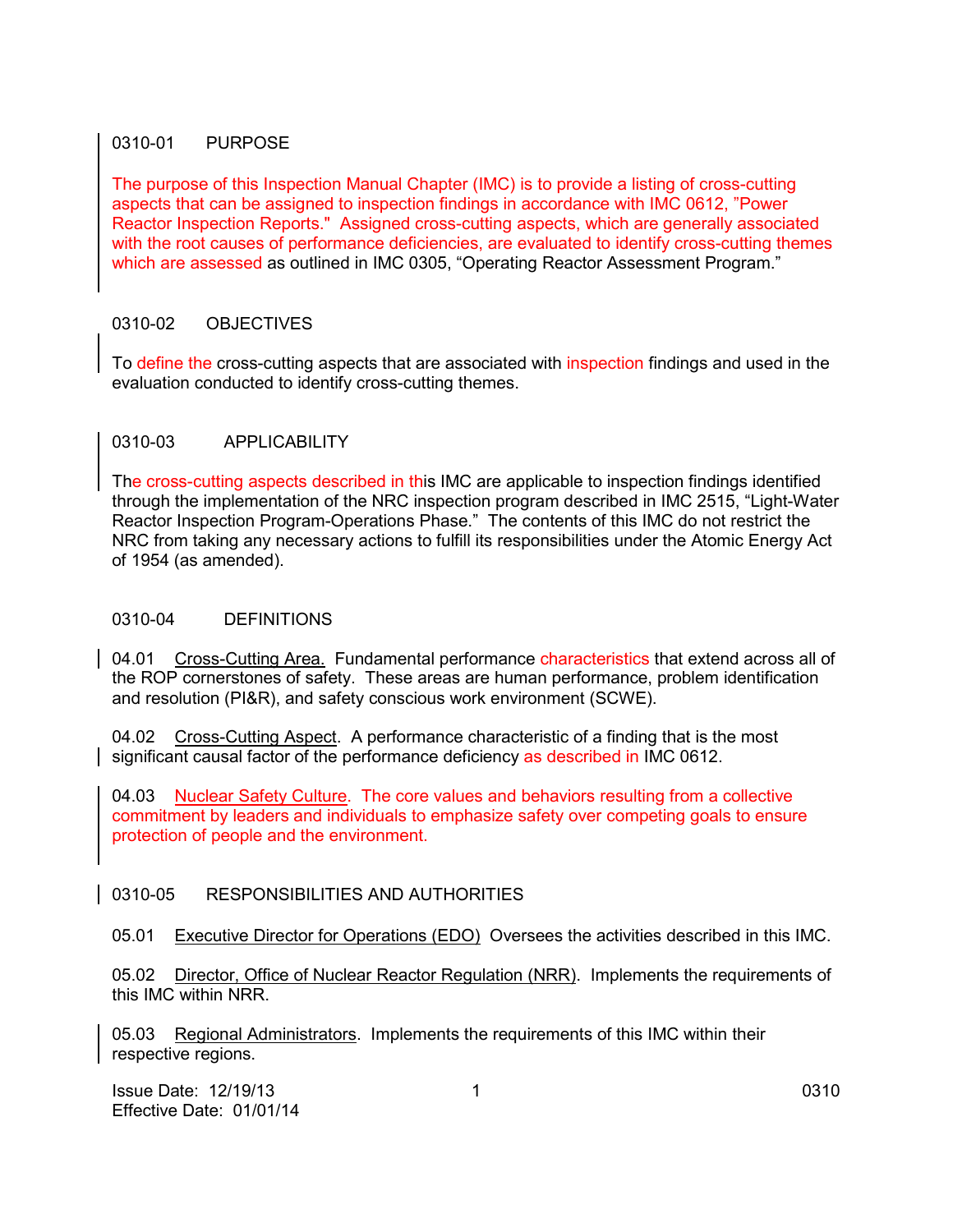05.04 Director, Division of Inspection and Regional Support (NRR/DIRS). Collects feedback from the regional offices on IMC implementation for consideration as part of the ROP continuous improvement process.

05.05 Director, Office of Nuclear Security and Incident Response (NSIR). Ensures uniform IMC implementation for security related inspection findings.

#### <span id="page-3-0"></span>0310-06 CROSS-CUTTING AREAS AND ASPECTS

Cross-cutting areas contain the fundamental performance characteristics that extend across all of the ROP cornerstones of safety. These areas are human performance (H), problem identification and resolution (P), and safety conscious work environment (S). Within each crosscutting area are aspects of performance related to that cross-cutting area.

A NUREG that describes the essential traits and attributes of a healthy nuclear safety culture is under development and will be issued in early 2014. The NUREG will be based on the common language that was agreed to during the January 2013 public workshop and was documented in the enclosure to the meeting summary (ADAMS Accession No. ML13031A343). Selected attributes have been incorporated into this IMC to establish common terms for both the NRC and the nuclear industry. The cross-cutting aspects in this manual chapter are defined consistent with the attributes in the common language document. In deciding which aspect is most appropriate to assign to a performance deficiency, inspectors may refer to the attribute examples provided in the NUREG and/or meeting summary.

The NRC assigns cross-cutting aspects to inspection findings in accordance with IMC 0612, "Power Reactor Inspection Reports." The NRC reviews cross-cutting aspects for cross-cutting themes and potential substantive cross-cutting issues in accordance with IMC 0305, "Operating Reactor Assessment Program," to provide licensees the opportunity to address performance issues before they result in more significant safety concerns. Although the presence of CCAs or the assignment of a substantive cross-cutting issue may be indicative of a potentially degraded safety culture, the NRC draws conclusions about safety culture based on the results of licensee and NRC safety culture assessments conducted by qualified staff, not based on the presence of CCAs or substantive cross-cutting issues.

The "Supplemental Cross-Cutting Aspects" listed in section 06.04 are not applied to inspection findings under the baseline inspection program. However, these aspects are indicators of a healthy safety culture and should be considered for safety culture assessments performed or reviewed during supplemental inspections. While they are important characteristics of safety culture, some attributes from the NUREG are not included as cross-cutting aspects and are considered to be outside the scope of the reactor inspection program.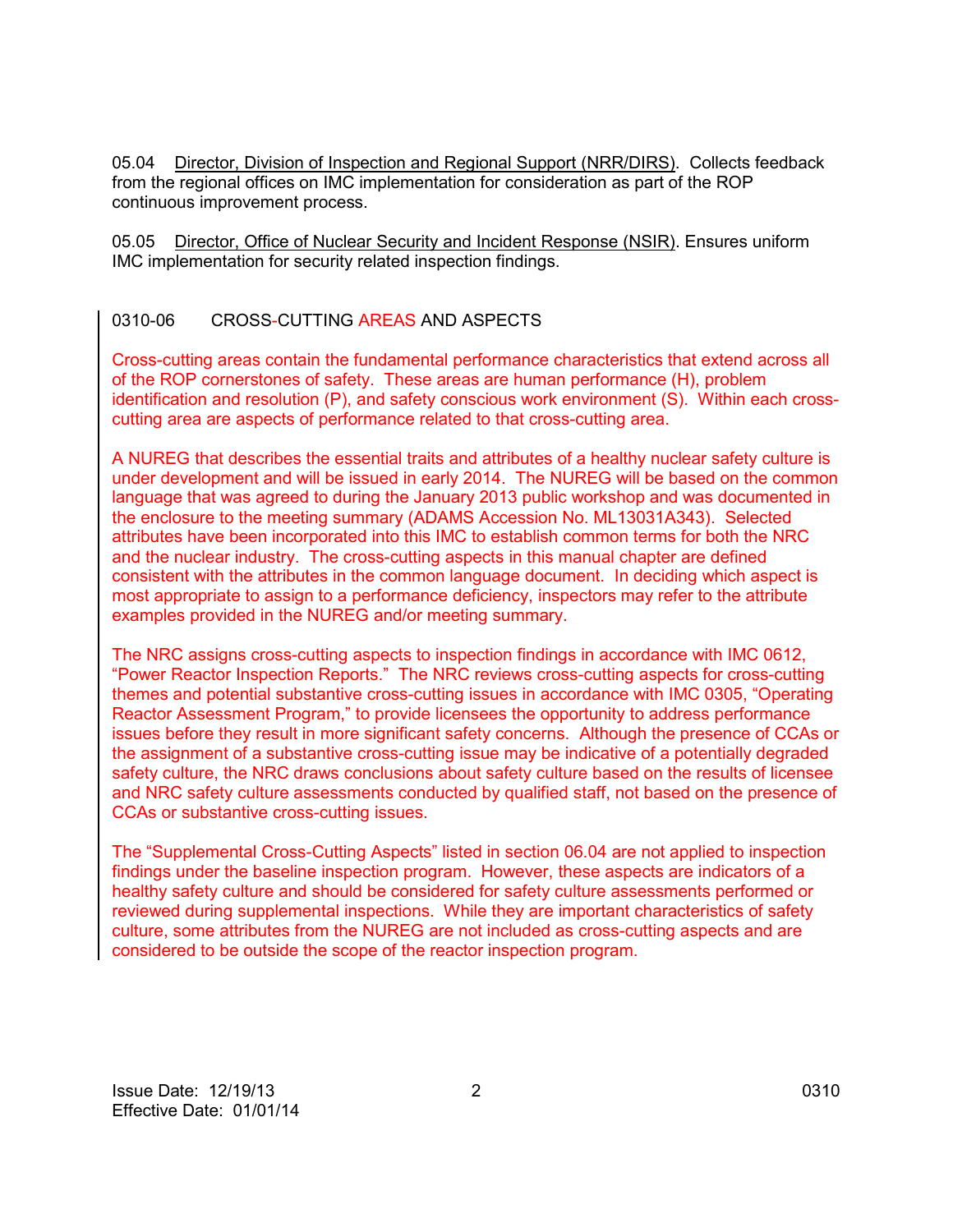Exhibit 1 provides a cross-reference from the common language attributes to new cross-cutting aspects. Exhibit 2 provides a cross-reference from the original cross-cutting aspects to the new cross-cutting aspects resulting from the common language initiative. The common language attributes also are provided at the end of the descriptions in sections 6.01 through 6.04 and are subsets of the following traits:

- Leadership Safety Values and Actions (LA)
- Problem Identification and Resolution (PI)
- Personal Accountability (PA)
- Work Processes (WP)
- Continuous Learning (CL)
- Environment for Raising Concerns (RC)
- Effective Safety Communication (CO)
- Respectful Work Environment (WE)
- Questioning Attitude (QA)
- Decision Making (DM)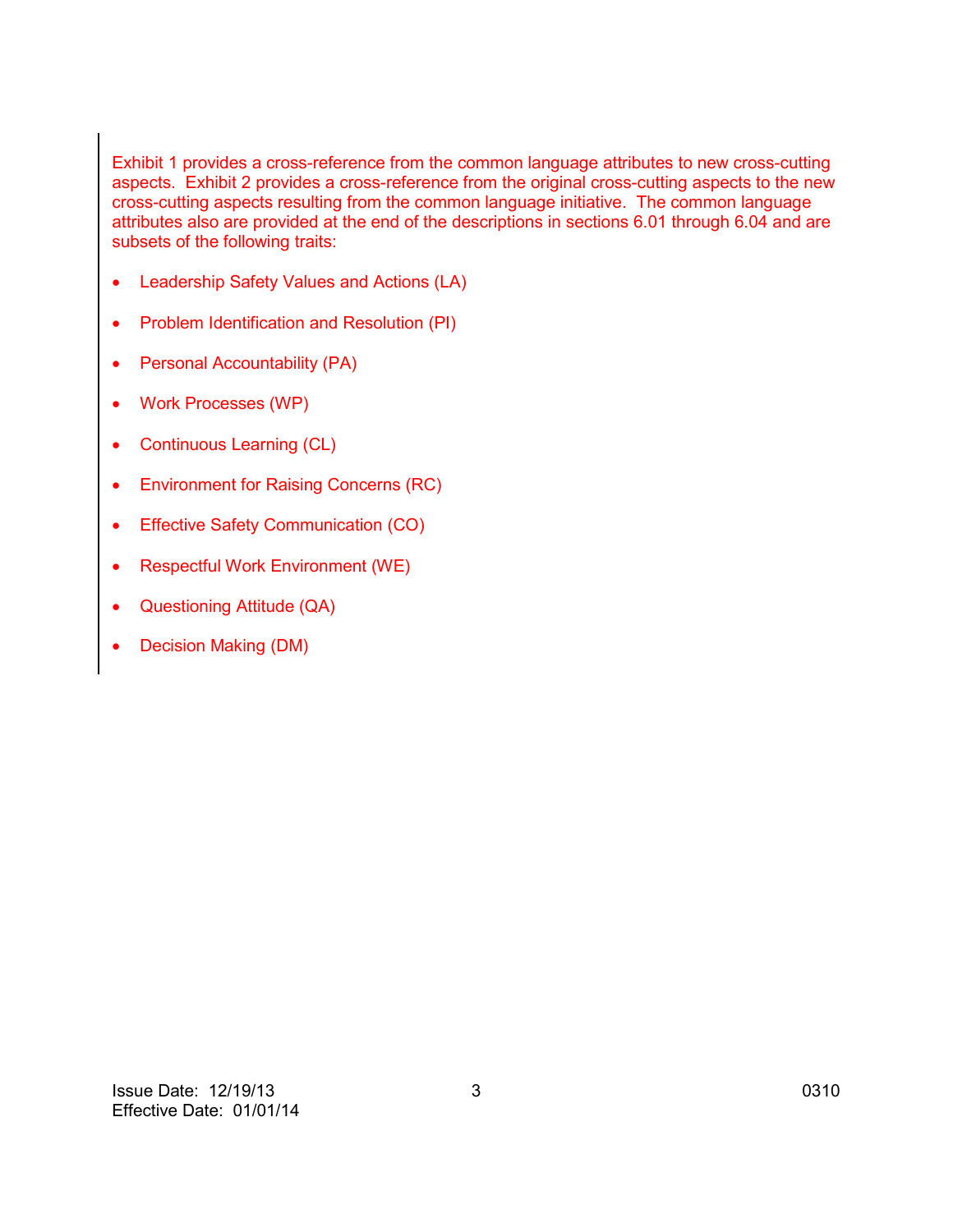## **06.01 Human Performance (H)**

| H.1  | Resources: Leaders ensure that personnel, equipment, procedures, and other<br>resources are available and adequate to support nuclear safety (LA.1).                                                                                                                                                                                                                           |
|------|--------------------------------------------------------------------------------------------------------------------------------------------------------------------------------------------------------------------------------------------------------------------------------------------------------------------------------------------------------------------------------|
| H.2  | Field Presence: Leaders are commonly seen in the work areas of the plant<br>observing, coaching, and reinforcing standards and expectations. Deviations from<br>standards and expectations are corrected promptly. Senior managers ensure<br>supervisory and management oversight of work activities, including contractors and<br>supplemental personnel <sup>1</sup> (LA.2). |
| H.3  | Change Management: Leaders use a systematic process for evaluating and<br>implementing change so that nuclear safety remains the overriding priority (LA.5).                                                                                                                                                                                                                   |
| H.4  | Teamwork: Individuals and work groups communicate and coordinate their activities<br>within and across organizational boundaries to ensure nuclear safety is maintained<br>$(PA.3)$ .                                                                                                                                                                                          |
| H.5  | Work Management: The organization implements a process of planning, controlling,<br>and executing work activities such that nuclear safety is the overriding priority. The<br>work process includes the identification and management of risk commensurate to the<br>work and the need for coordination with different groups or job activities <sup>2</sup> (WP.1).           |
| H.6  | <b>Design Margins:</b> The organization operates and maintains equipment within design<br>margins. Margins are carefully guarded and changed only through a systematic and<br>rigorous process. Special attention is placed on maintaining fission product barriers,<br>defense-in-depth, and safety related equipment (WP.2).                                                 |
| H.7  | Documentation: The organization creates and maintains complete, accurate and, up-<br>to-date documentation (WP.3).                                                                                                                                                                                                                                                             |
| H.8  | Procedure Adherence: Individuals follow processes, procedures, and work<br>instructions (WP.4).                                                                                                                                                                                                                                                                                |
| H.9  | Training: The organization provides training and ensures knowledge transfer to<br>maintain a knowledgeable, technically competent workforce and instill nuclear safety<br>values (CL.4).                                                                                                                                                                                       |
| H.10 | Bases for Decisions: Leaders ensure that the bases for operational and<br>organizational decisions are communicated in a timely manner (CO.2).                                                                                                                                                                                                                                 |
| H.11 | Challenge the Unknown: Individuals stop when faced with uncertain conditions.<br>Risks are evaluated and managed before proceeding (QA.2).                                                                                                                                                                                                                                     |
| H.12 | Avoid Complacency: Individuals recognize and plan for the possibility of mistakes,<br>latent issues, and inherent risk, even while expecting successful outcomes. Individuals<br>implement appropriate error reduction tools <sup>3</sup> ( $QA.4$ ).                                                                                                                          |
| H.13 | <b>Consistent Process:</b> Individuals use a consistent, systematic approach to make<br>decisions. Risk insights are incorporated as appropriate (DM.1).                                                                                                                                                                                                                       |
| H.14 | <b>Conservative Bias: Individuals use decision making-practices that emphasize</b><br>prudent choices over those that are simply allowable. A proposed action is<br>determined to be safe in order to proceed, rather than unsafe in order to stop (DM.2).                                                                                                                     |

<span id="page-5-2"></span><span id="page-5-1"></span><span id="page-5-0"></span>**Issue Date: 12/19/13** 4 0310 <sup>1</sup> Adds language from LA.2 example 1 to clarify that this is the appropriate designation for oversight of contractors  $\frac{2}{3}$  Adds language from WP.1 example 1 to clarify that this aspect fully retains what was previou Incorporates language from QA.4 example 5 to clarify that H.12 is the appropriate designation for issues involving a failure to use human error reduction techniques that were previously included under H.4(a)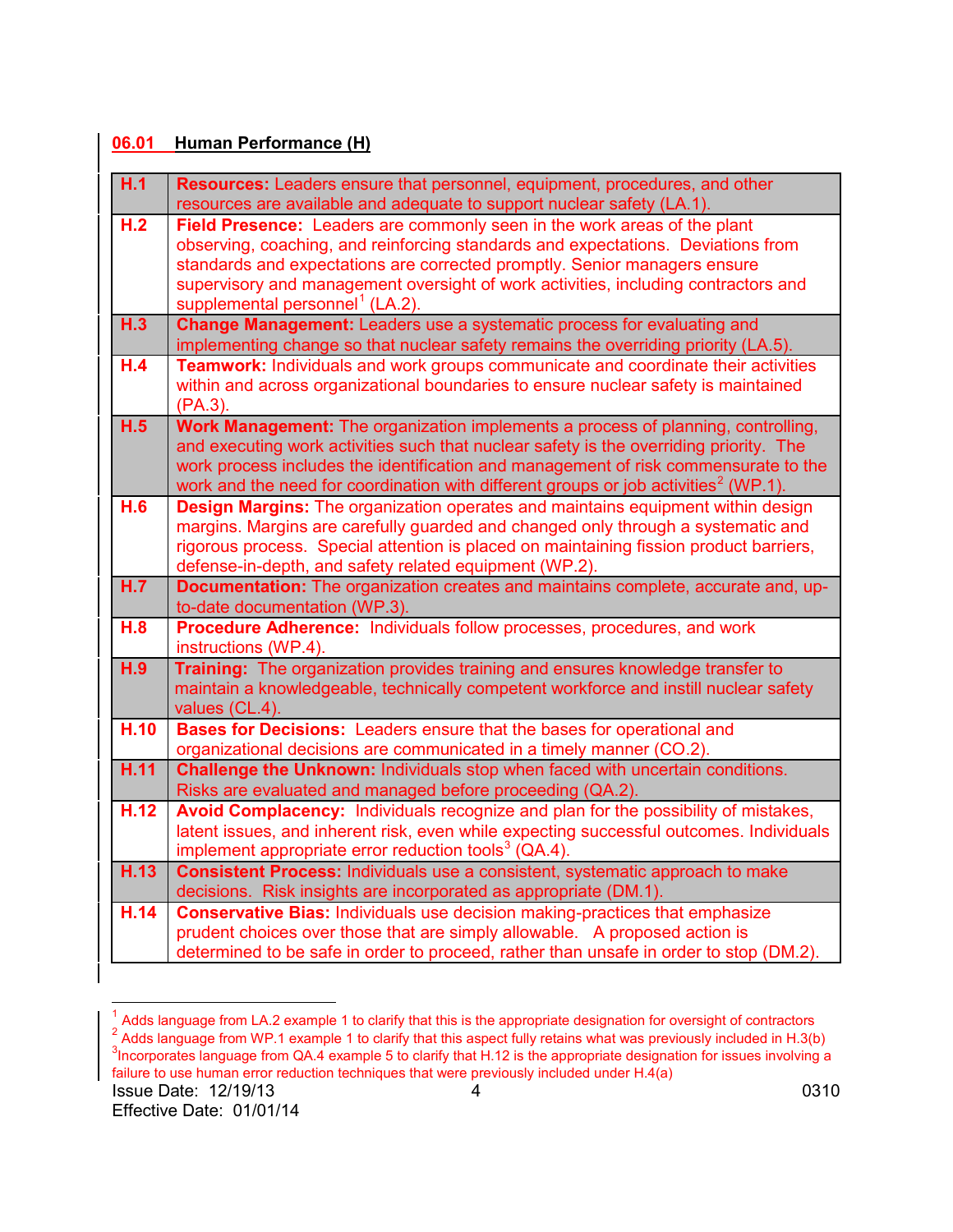# **06.02 Problem Identification and Resolution (P)**

| P.1        | <b>Identification:</b> The organization implements a corrective action program with a low<br>threshold for identifying issues. Individuals identify issues completely, accurately, and<br>in a timely manner in accordance with the program (PI.1). |
|------------|-----------------------------------------------------------------------------------------------------------------------------------------------------------------------------------------------------------------------------------------------------|
| P.2        | <b>Evaluation:</b> The organization thoroughly evaluates issues to ensure that resolutions<br>address causes and extent of conditions commensurate with their safety significance<br>$(PI.2)$ .                                                     |
| P.3        | <b>Resolution:</b> The organization takes effective corrective actions to address issues in a<br>timely manner commensurate with their safety significance (PI.3).                                                                                  |
| <b>P.4</b> | <b>Trending:</b> The organization periodically analyzes information from the corrective<br>action program and other assessments in the aggregate to identify programmatic and<br>common cause issues (PI.4).                                        |
| P.5        | <b>Operating Experience:</b> The organization systematically and effectively collects,<br>evaluates, and implements relevant internal and external operating experience in a<br>timely manner (CL.1).                                               |
| <b>P.6</b> | <b>Self-Assessment:</b> The organization routinely conducts self-critical and objective<br>assessments of its programs and practices (CL.2).                                                                                                        |

# **06.03 Safety Conscious Work Environment (S)**

| S.1 | <b>SCWE Policy:</b> The organization effectively implements a policy that supports<br>individuals' rights and responsibilities to raise safety concerns, and does not tolerate<br>harassment, intimidation, retaliation, or discrimination for doing so (RC.1).                             |  |  |
|-----|---------------------------------------------------------------------------------------------------------------------------------------------------------------------------------------------------------------------------------------------------------------------------------------------|--|--|
| S.2 | Alternate Process for Raising Concerns: The organization effectively implements a<br>process for raising and resolving concerns that is independent of line management<br>influence. Safety issues may be raised in confidence and are resolved in a timely and<br>effective manner (RC.2). |  |  |
| S.3 | Free Flow of Information: Individuals communicate openly and candidly, both up,<br>down, and across the organization and with oversight, audit, and regulatory<br>organizations (CO.3).                                                                                                     |  |  |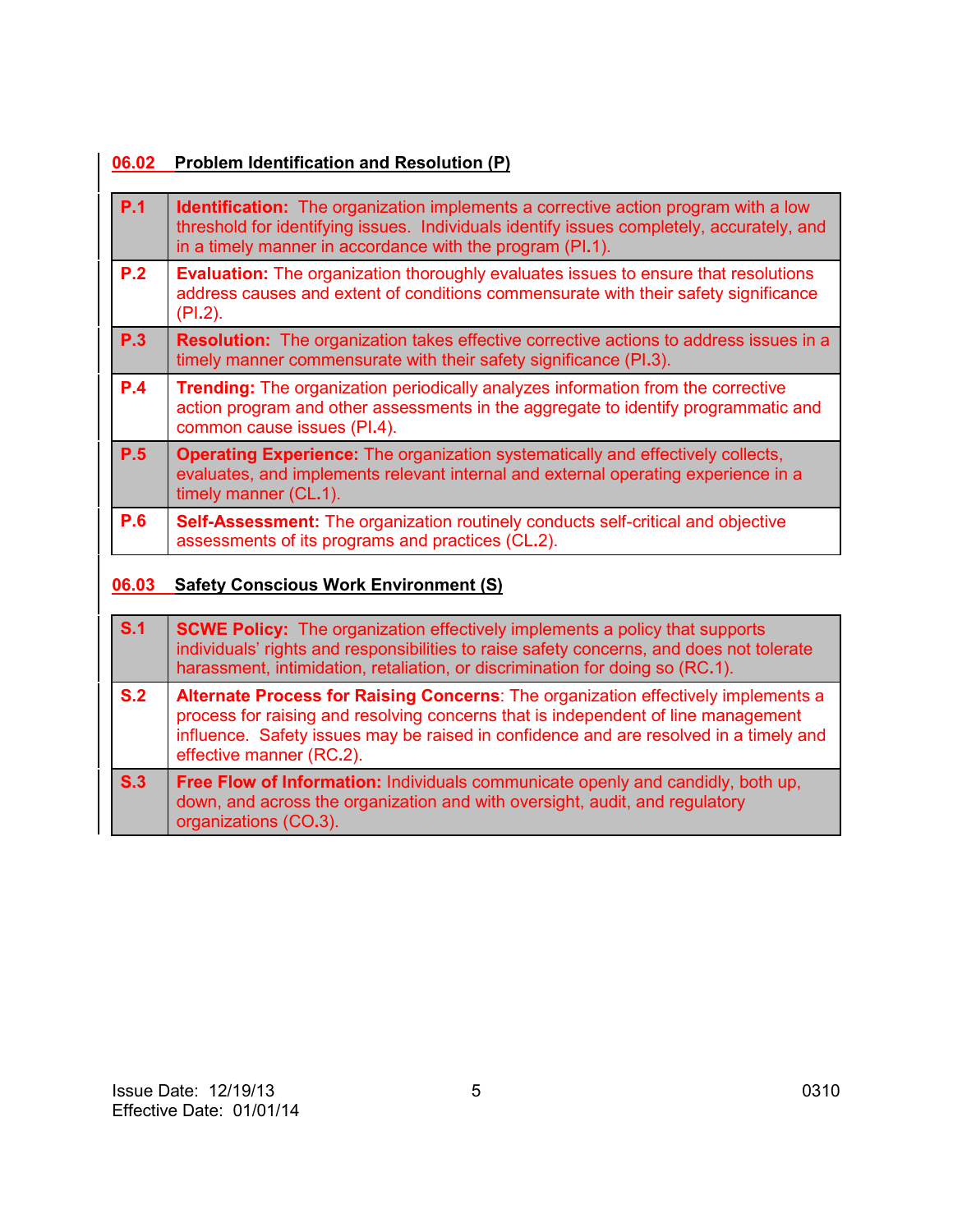### **06.04 Supplemental Cross-Cutting Aspects (X)**

The supplemental cross-cutting aspects are to be considered only when performing or reviewing safety culture assessments during the conduct of the supplemental inspections.

| X.1  | <b>Incentives, Sanctions, and Rewards:</b> Leaders ensure incentives, sanctions, and<br>rewards are aligned with nuclear safety policies and reinforce behaviors and outcomes<br>that reflect safety as the overriding priority (LA.3). |  |  |  |
|------|-----------------------------------------------------------------------------------------------------------------------------------------------------------------------------------------------------------------------------------------|--|--|--|
| X.2  | Strategic Commitment to Safety: Leaders ensure plant priorities are aligned to<br>reflect nuclear safety as the overriding priority (LA.4).                                                                                             |  |  |  |
| X.3  | Roles, Responsibilities, and Authorities: Leaders clearly define roles,<br>responsibilities, and authorities to ensure nuclear safety (LA.6).                                                                                           |  |  |  |
| X.4  | <b>Constant Examination:</b> Leaders ensure that nuclear safety is constantly scrutinized<br>through a variety of monitoring techniques, including assessments of nuclear safety<br>culture (LA.7).                                     |  |  |  |
| X.5  | <b>Leader Behaviors:</b> Leaders exhibit behaviors that set the standard for safety (LA.8).                                                                                                                                             |  |  |  |
| X.6  | <b>Standards:</b> Individuals understand the importance of adherence to nuclear standards.<br>All levels of the organization exercise accountability for shortfalls in meeting standards<br>$(PA.1)$ .                                  |  |  |  |
| X.7  | Job Ownership: Individuals understand and demonstrate personal responsibility for<br>the behaviors and work practices that support nuclear safety (PA.2).                                                                               |  |  |  |
| X.8  | <b>Benchmarking:</b> The organization learns from other organizations to continuously<br>improve knowledge, skills, and safety performance (CL.3).                                                                                      |  |  |  |
| X.9  | Work Process Communications: Individuals incorporate safety communications in<br>work activities (CO.1).                                                                                                                                |  |  |  |
| X.10 | <b>Expectations:</b> Leaders frequently communicate and reinforce the expectation that<br>nuclear safety is the organization's overriding priority (CO.4).                                                                              |  |  |  |
| X.11 | <b>Challenge Assumptions:</b> Individuals challenge assumptions and offer opposing<br>views when they think something is not correct (QA.3).                                                                                            |  |  |  |
| X.12 | <b>Accountability for Decisions:</b> Single-point accountability is maintained for nuclear<br>safety decisions (DM.3).                                                                                                                  |  |  |  |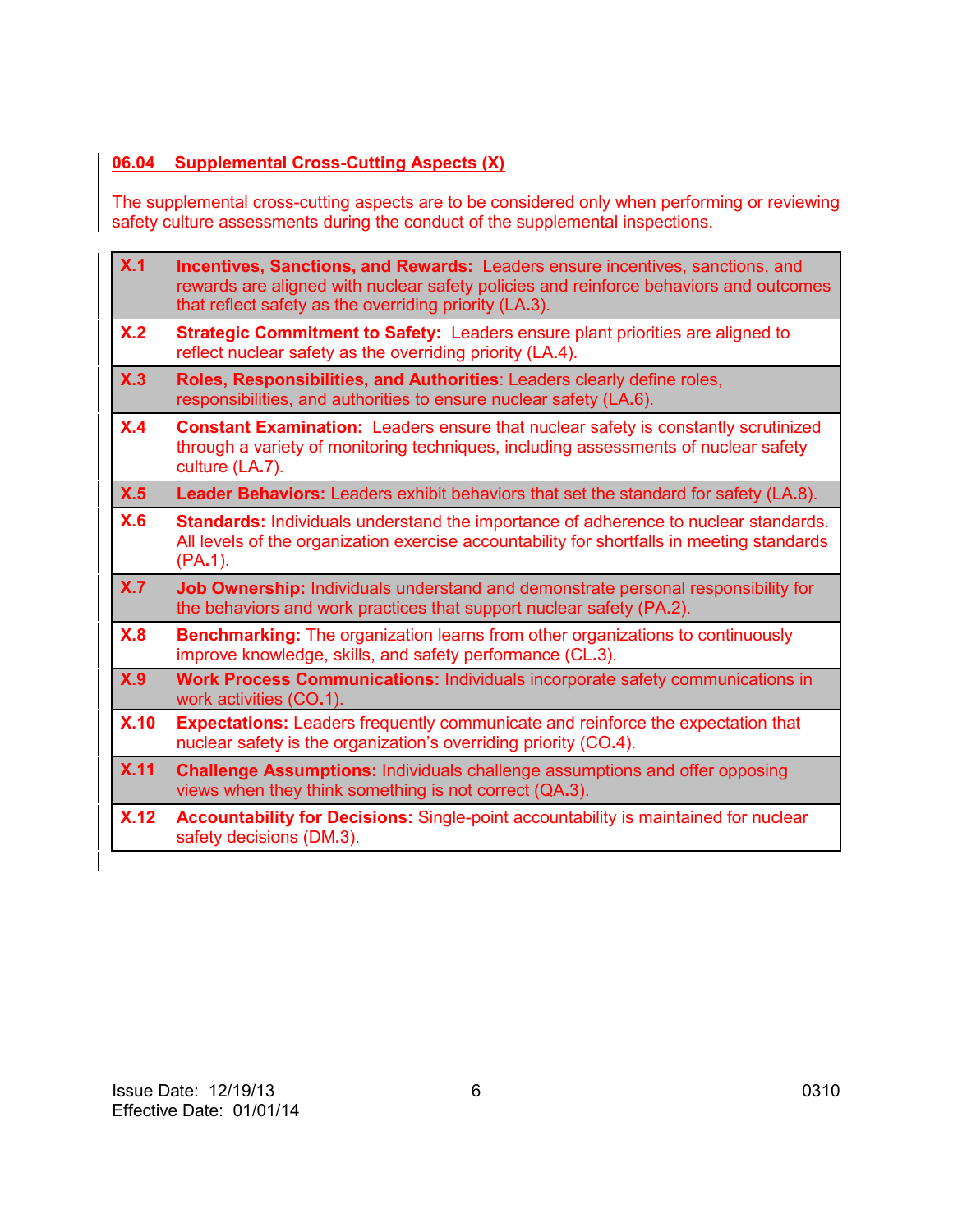# <span id="page-8-0"></span>Exhibit 1 – Cross-reference from Common Language Attributes to New Cross-Cutting Aspects

| <b>Common</b><br><b>Language</b><br>Attribute <sup>4</sup> | <b>New Cross-Cutting</b><br><b>Aspect</b> |  |
|------------------------------------------------------------|-------------------------------------------|--|
| LA.1                                                       | H.1                                       |  |
| LA.2                                                       | H.2                                       |  |
| LA.3                                                       |                                           |  |
| LA.4                                                       | $\frac{\mathsf{X}.1}{\mathsf{X}.2}$       |  |
| LA.5                                                       | H.3                                       |  |
| LA.6                                                       | X.3                                       |  |
| LA.7                                                       | X.4                                       |  |
| LA.8                                                       | X.5                                       |  |
| PI.1                                                       | P.1                                       |  |
| PI.2                                                       | P.2                                       |  |
| PI.3                                                       | P.3                                       |  |
| PI.4                                                       | P.4                                       |  |
| PA.1                                                       | X.6                                       |  |
| <b>PA.2</b>                                                | X.7                                       |  |
| <b>PA.3</b>                                                | H.4                                       |  |
| WP.1                                                       | H.5                                       |  |
| WP.2                                                       | H.6                                       |  |
| WP.3                                                       | H.7                                       |  |
| WP.4                                                       | H.8                                       |  |
| $CL.\overline{1}$                                          | P.5                                       |  |
| CL.2                                                       | P.6                                       |  |
| CL.3                                                       | X.8                                       |  |
| CL.4                                                       | H.9                                       |  |
| RC.1                                                       | S.1                                       |  |
| RC.2                                                       | S.2                                       |  |
| CO.1                                                       | X.9                                       |  |
| CO.2                                                       | H.10                                      |  |
| CO.3                                                       | S.3                                       |  |
| $\underline{CO}$ .4                                        | <u>X.10</u>                               |  |
| QA.2                                                       | H.11                                      |  |
| QA.3                                                       | X.11                                      |  |
| QA.4                                                       | H.12                                      |  |
| DM.1                                                       | $\overline{H.}13$                         |  |
| <b>DM.2</b>                                                | H.14                                      |  |
| <b>DM.3</b>                                                | X.12                                      |  |

<span id="page-8-1"></span>Issue Date: 12/19/13 7 0310 Effective Date: 01/01/14 4 Attributes WE.1, WE.2, WE.3, WE.4, and QA.1 are not being used for ROP applications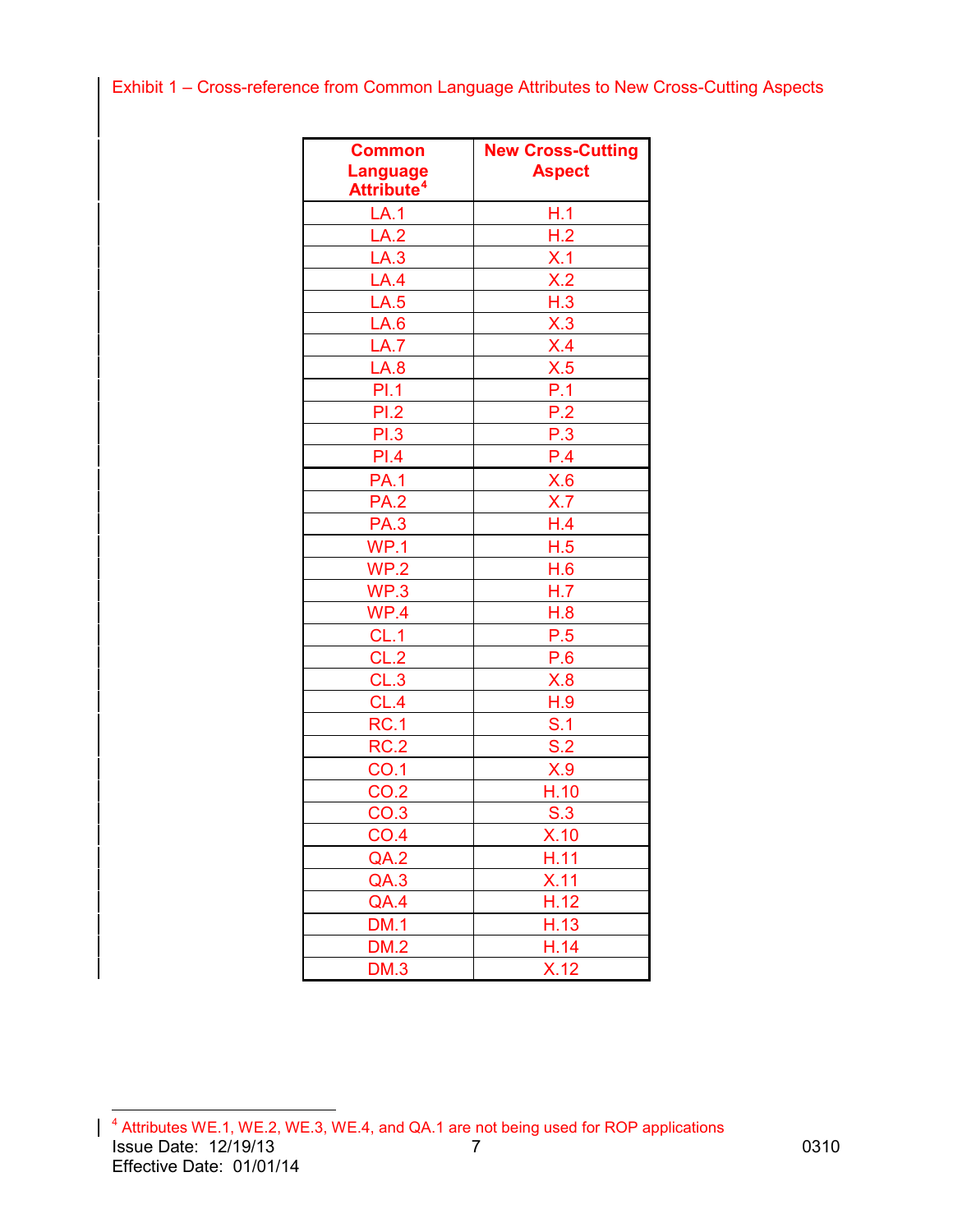# <span id="page-9-0"></span>Exhibit 2 – Cross-reference from Original Cross-Cutting Aspects to New Cross-Cutting Aspects

| <b>Old Cross-Cutting</b> | <b>New Cross-Cutting</b> |  |
|--------------------------|--------------------------|--|
| <b>Aspect</b>            | <b>Aspect</b>            |  |
| H.1(a)                   | H.13                     |  |
| H.1(b)                   | H.14                     |  |
| H.1(c)                   | H.10                     |  |
| H.2(a)                   | H.6                      |  |
| H.2(b)                   | H.9                      |  |
| H.2(c)                   | H.7                      |  |
| H.2(d)                   | H.1                      |  |
| H.3(a)                   | H.5                      |  |
| H.3(b)                   | H.4, H.5                 |  |
| H.4(a)                   | H.11, H.12               |  |
| H.4(b)                   | H.8                      |  |
| H.4(c)                   | H.2                      |  |
| P.1(a)                   | P.1                      |  |
| P.1(b)                   | P.4                      |  |
| P.1(c)                   | P.2                      |  |
| P.1(d)                   | P.3                      |  |
| P.1(e)                   | S.2                      |  |
| P.2(a)                   | P.5                      |  |
| P.2(b)                   | P.5                      |  |
| P.3(a)                   | P.6                      |  |
| P.3(b)                   | P.4                      |  |
| P.3(c)                   | P.6                      |  |
| S.1(a)                   | S.1, S.3                 |  |
| S.1(b)                   | S.2                      |  |
| S.2(a)                   | S.1                      |  |
| S.2(b)                   | S.1                      |  |
| S.2(c)                   | S.1                      |  |
| O.1(a)                   | X.1                      |  |
| O.1(b)                   | H.2                      |  |
| 0.1(c)                   | X.6                      |  |
| O.2(a)                   | H.9                      |  |
| O.2(b)                   | X.8                      |  |
| O.3                      | H.3                      |  |
| O.4(a)                   | <u>S.1</u>               |  |
| O.4(b)                   | H.9                      |  |
| O.4(c)                   | X.2                      |  |
| O.4(d)                   | X.10                     |  |